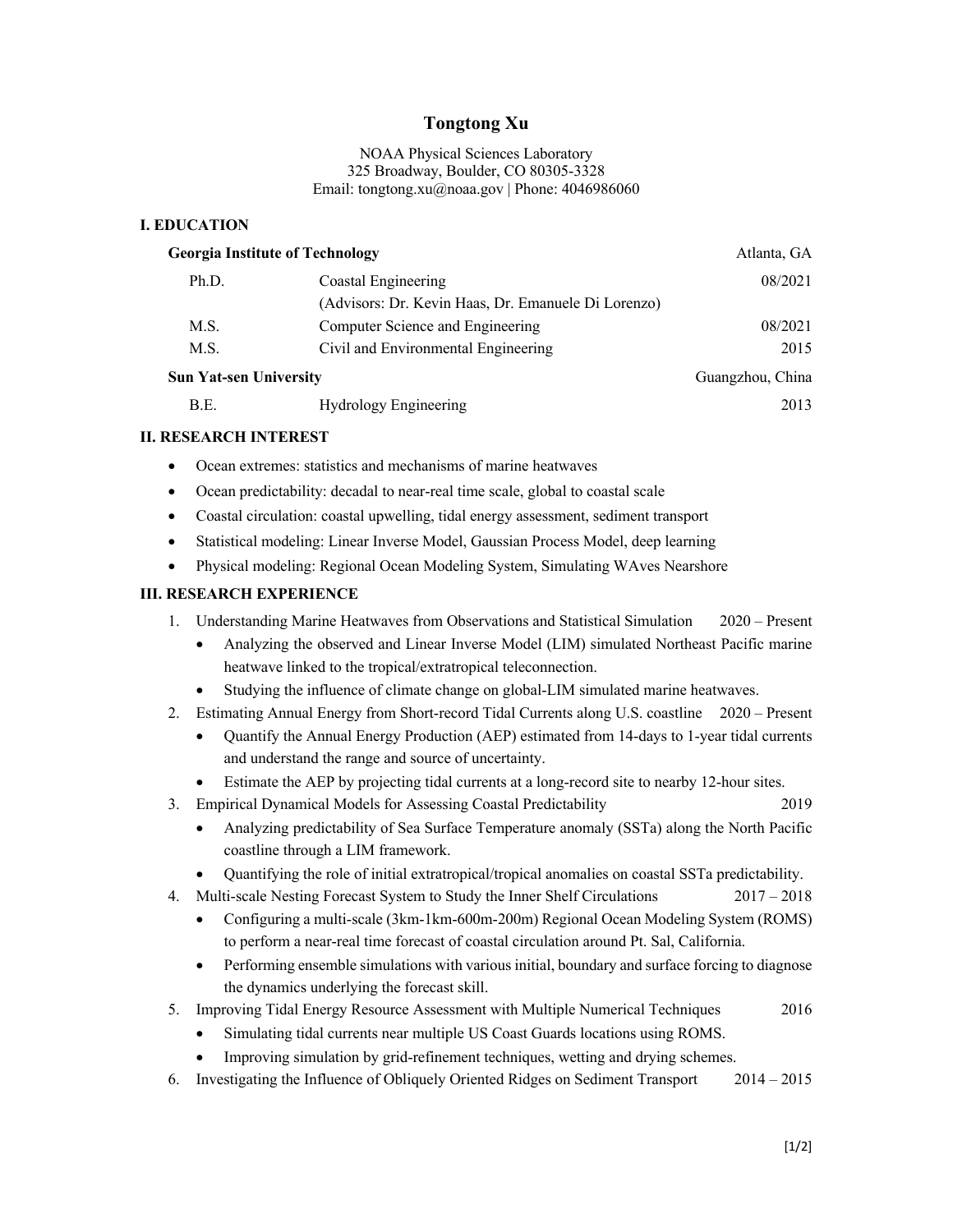• Configuring a Simulating WAves Nearshore (SWAN) model to simulate wave transformation and sediment transport on a synthetic bathymetry with shoreface-connected ridges.

## **IV. TEACHING EXPERIENCE**

| Teaching Assistant,                                            | <b>Georgia Institute of Technology</b> |
|----------------------------------------------------------------|----------------------------------------|
| Computer Science, Machine Learning                             | Fall 2019, Spring 2020                 |
| College of Engineering, Statics                                | Fall 2016, Fall 2018                   |
| Civil and Environmental Engineering, Statistics & Applications | Fall 2017                              |
| Civil and Environmental Engineering, Coastal Engineering       | Spring 2016, Spring 2017               |

# **V. PUBLICATIONS**

## **Journal Paper**

- 1. **Xu, T.**, Newman, M., Capotondi, A. & Di Lorenzo, E. The Continuum of Northeast Pacific Marine Heatwaves and Their Relationship to the Tropical Pacific (2021*). Geophysical Research Letters* 48, 2020GL090661, https://doi.org/10.1029/2020GL090661.
- 2. Kumar, N., Lerczak, J. A., **Xu, T.**, Waterhouse, A. F., Thomson, J., Terrill, E. J., Swann, C., Suanda, S. H., Spydell, M. S., Smit, P. B., Simpson, A., Romeiser, R., Pierce, S. D., de Paolo, T., Palóczy, A., O'Dea, A., Nyman, L., Moum, J. N., Moulton, M., Moore, A. M., Miller, A. J., Mieras, R. S., Merrifield, S. T., Melville, K., McSweeney, J. M., MacMahan, J., MacKinnon, J. A., Lund, B., Di Lorenzo, E., Lenain, L., Kovatch, M., Janssen, T. T., Haney, S., Haller, M. C., Haas, K., Grimes, D. J., Graber, H. C., Gough, M. K., Fertitta, D. A., Feddersen, F., Edwards, C. A., Crawford, W., Colosi, J., Chickadel, C. C., Celona, S., Calantoni, J., Braithwaite, E. F., III, Becherer, J., Barth, J. A., & Ahn, S. (2020). The Inner-Shelf Dynamics Experiment. *Bulletin of the American Meteorological Society*, 1-77, https://doi.org/10.1175/BAMS-D-19-0281.1.
- 3. Lerczak, J., Barth, J. A., Celona, S., Chickadel, C., Colosi, J., Feddersen, F., Haller, M., Haney, S., Lenain, L., MacKinnon, J., MacMahan, J., Melviller, K., O'Dea, A., Smit, P., Waterhouse, A., **Xu, T.**, (2019). Untangling a web of interactions where surf meets coastal ocean. *EOS*, *100*, https://doi.org/10.1029/2019EO122141.

## **Report**

1. **Xu, T.** & Haas, K. (pp. 66-79) in Robichaud, R. & Ingram, M. R (2018). Marine Hydrokinetic Resource Assessment for Domestic Army, Air Force, and Coast Guard Facilities. Golden, CO: National Renewable Energy Laboratory. NREL/TP-5000-70519.

# **Conference**

- 1. Haas, K., **Xu, T.,** Gunawan, B., (2021, December). Tidal energy resource assessments using moving vessel measurements. In *American Geophysical Union Fall*.
- 2. Stevenson, S., Huang, X., Zhao, Y., Di Lorenzo, E., Newman, M., Roekel, L., Capotondi, A., **Xu, T.,** (2021, December). How Much Does Ocean Initial State Contribute to Ensemble Spread? Insights from the Energy Exascale Earth System Model Version 1 Large Ensemble. In *American Geophysical Union Fall*.
- 3. **Xu, T.**, Newman, M., Capotondi, A., & Di Lorenzo, E., (2020, December). The Continuum of Northeast Pacific Marine Heatwaves and Their Relationship to the Tropical Pacific. In *American Geophysical Union Fall*.